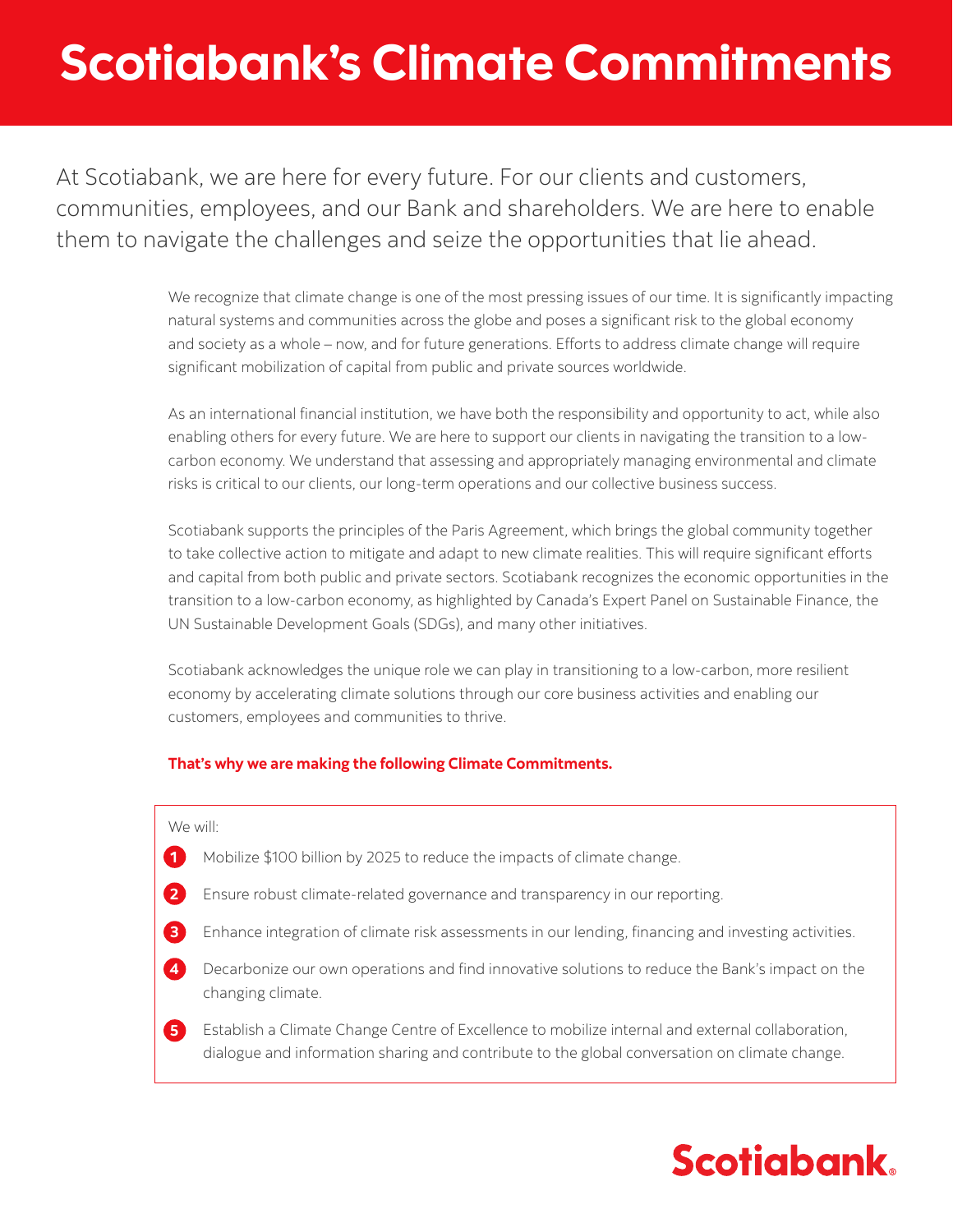# **Scotiabank's Climate Commitments in Detail**





This commitment includes lending, investing, financing and advisory, as well as investments in the Bank's direct operations and communities where it operates to reduce the impacts of climate change. Initiatives underlying this commitment align to Scotiabank's Green and Transition Taxonomy including renewable energy, energy efficiency, emissions reduction, green buildings, sustainable transportation, infrastructure resilience, biodiversity conservation, pollution prevention and control, waste management and/or sustainable water and land use.

To support this goal, we will continue our work across all business lines to grow markets for low-carbon and climate-resilient solutions and direct funding towards supporting the goals of the Paris Agreement. We will also continue to innovate and develop new products and services to support clients in the transition to a low-carbon future.



#### **To our Shareholders**

**2**

**Ensure robust climate-related governance and transparency in our reporting.**

Oversight of the Bank's Climate Commitments is provided by senior management and the Board of Directors. We are committed to transparency on climate-related risks and will continue to align climaterelated disclosures with the recommendations of the Task Force on Climate-related Financial Disclosures (TCFD). We disclose climate-related information in our Annual Report, Sustainable Business Report and annual CDP submission. Our commitment to transparency extends to continually reviewing our disclosures with a view to enhancements that meet evolving expectations and requirements.

### **Scotiabank**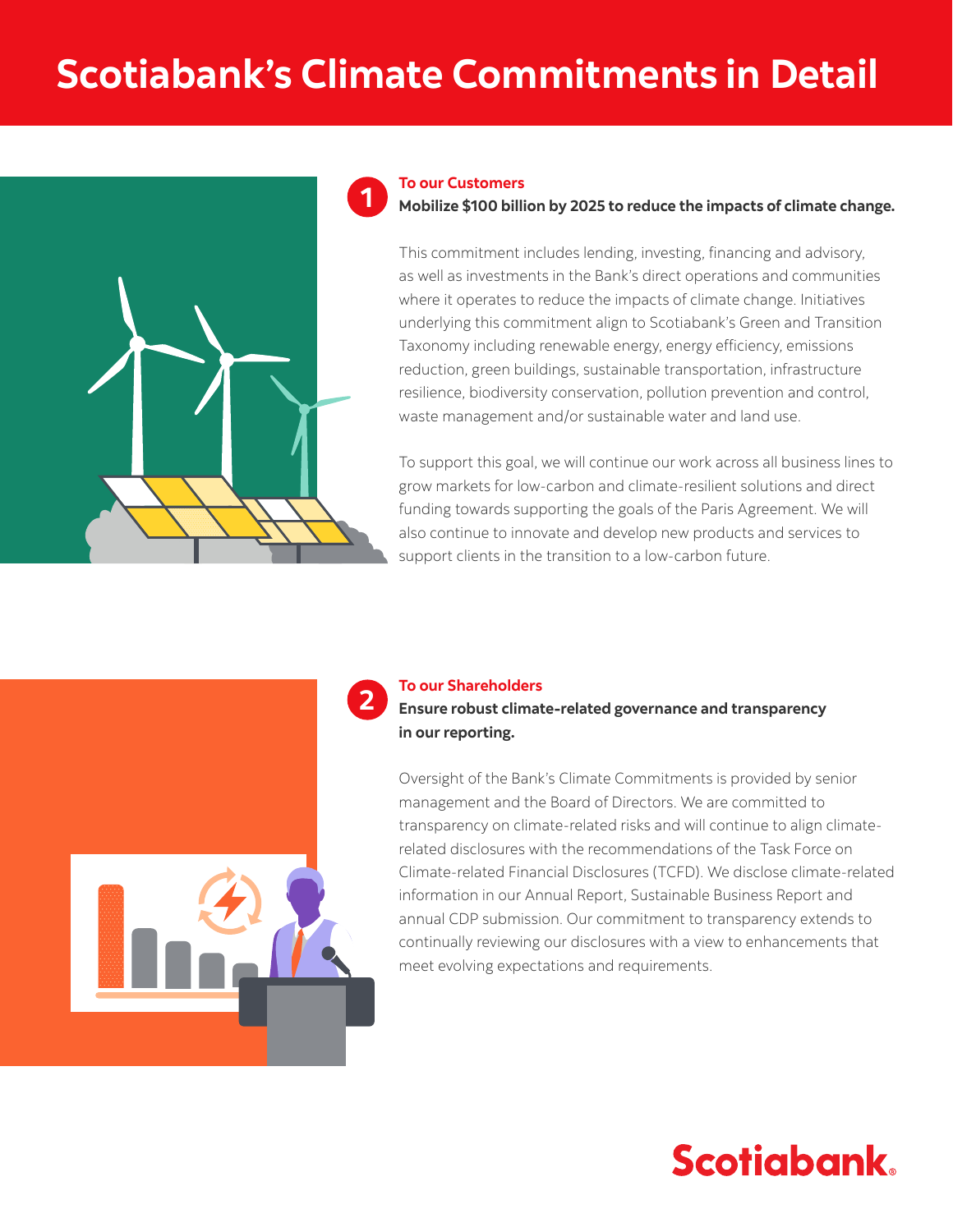# **Scotiabank's Climate Commitments in Detail**



#### **To our Business**

**Enhance integration of climate risk assessments in our lending, financing and investing activities.**

Our risk management policies consider the physical and transition risks associated with climate change. This enables us to support new and innovative climate solutions, markets and technologies. This also clarifies our Bank-wide policies about where we direct financing and includes integrating climate risk into investment activities through portfolio management. Our risk-based approaches consider how we can integrate climate risk assessments across all business lines and activities.



#### **In our Operations**

**Decarbonize our own operations and find innovative solutions to reduce the Bank's impact on the changing climate.**



We address climate change mitigation and adaptation by decarbonizing our operations through energy efficiency and innovation. Scotiabank continues to reduce direct and indirect emissions from our operations and works towards powering our business with renewable energy. We incorporate climate-related physical risks in assessing potential impacts to Scotiabank's operations and continue to build resilience to protect our assets, business and communities where we operate. Scotiabank also recognizes its influence as a purchaser in many countries and we are committed to using our purchasing power to influence and support climate goals and innovation by incorporating climate change considerations into our procurement policies and procedures.

### **Scotiabank**